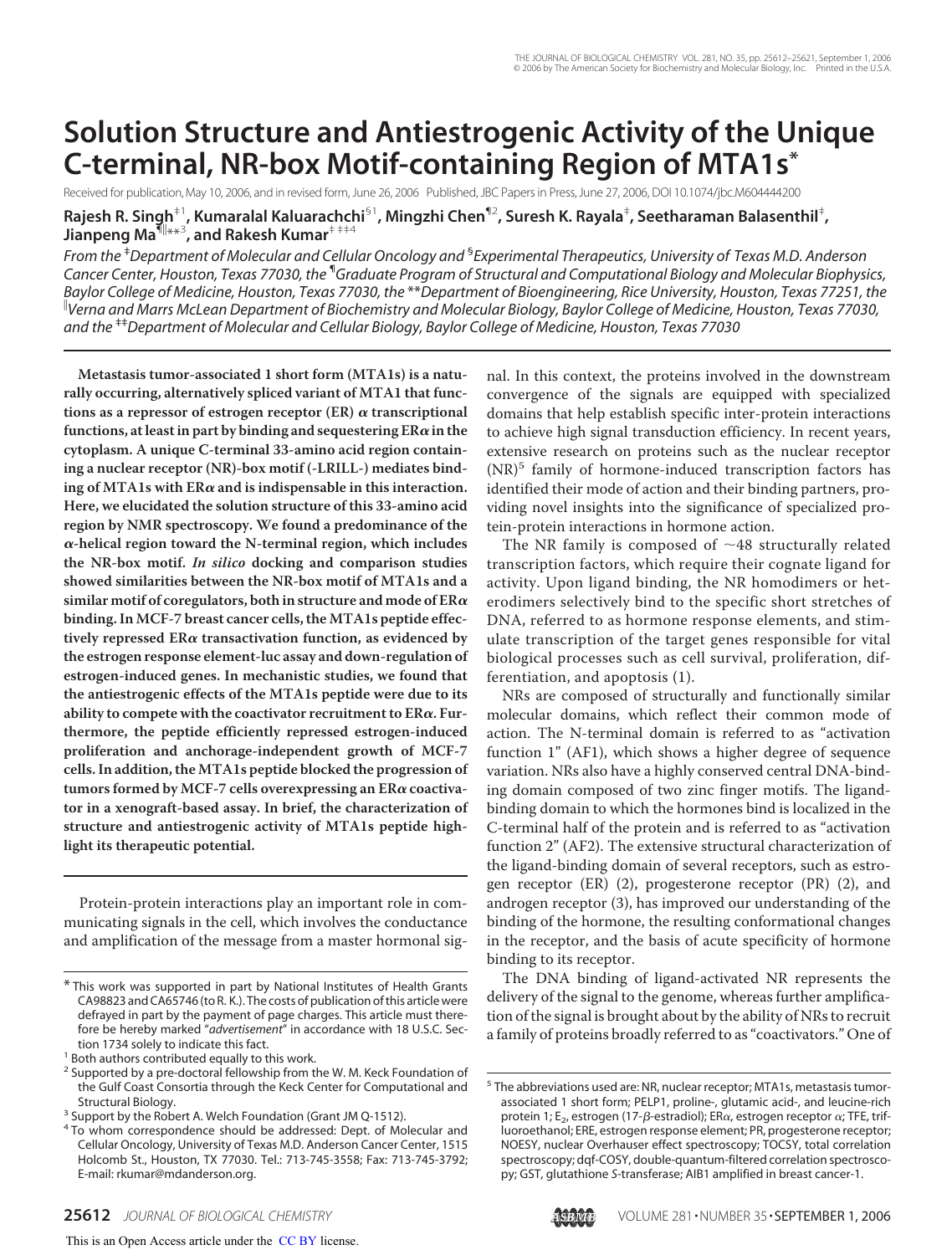the functions of coactivator proteins is to directly or indirectly remodel the local chromatin structure through covalent modification of histones (acetylation, phosphorylation, or methylation), resulting in the opening of chromatin, greater accessibility of the target gene promoter to transcription machinery, and ultimately, gene transcription (4). Numerous families of NR coactivators have been identified. The best studied include p300/CBP (CREB-binding protein), p300/CBP-associated factor, members of the SRC family (5), and proline, glutamic acid, and leucine-rich protein 1 (PELP1) (6).

Coactivator proteins have multiple signature motifs referred to as NR-boxes, which are short stretches of leucine-rich sequences with consensus sequence of LXXLL (where X denotes any amino acid residue). The binding of the cognate ligand to the ligand-binding domain of the NR results in a conformational change involving the rearrangement of the positions of helices H3, H4, H5, and H12, leading to the formation of a hydrophobic pocket. The NR-boxes bind to this hydrophobic pocket in a helical conformation with a high degree of affinity, thus leading to the recruitment of coactivators to the activated NR. The interaction of a NR with a specific coactivator is determined by the specificity of the binding interactions between the NR-box motif and the ligand-binding domain of the NR. In general, each coactivator has more than one NR-box, and the differences in spacing of the NR-boxes, combined with the variable flanking sequences, have been implicated in conferring the specificity of this interaction (7, 8).

Estrogen receptor  $\alpha$  (ER $\alpha$ ) belongs to a subfamily of NRs, namely steroid hormone receptors. It functions as an estrogenactivated transcription factor and is involved in the up-regulation of downstream target genes, most of which are involved in the control of cell cycle progression and growth of human breast epithelium. Excessive stimulation of the ER pathway in the cell due to increased hormonal secretion or increased activation of the receptor can lead to augmentation of cell proliferation and thus a higher risk of growth deregulation, possibly resulting in breast cancer (4). In this context, the mode of action of  $ER\alpha$ , its potential deregulation in cancer, and its coregulatory protein are subjects of intense study.

In a previous report from this laboratory, we identified and characterized a unique coregulatory protein of  $ER\alpha$ , namely MTA1s, which is a naturally occurring splice variant of MTA1 (9). MTA1s localizes in the cytoplasm, and its C-terminal stretch of 33 amino acids bears no resemblance to any of the previously reported protein sequences. Situated in the early portion of this 33-amino acid region is an NR-box motif bearing the sequence -LRILL- (Fig. 1A). MTA1s uses this motif to interact and bind with the AF2 domain of  $ER\alpha$ , leading to its cytoplasmic sequestration, decrease in the genomic functions of  $ER\alpha$ , and augmentation of the aggressive ER-negative phenotypes in cells like increased metastasis, invasiveness, and resistance to antiestrogen therapy. In the present investigation, we elucidated the NMR solution structure of this stretch of 33 amino acids of MTA1s. Then, in an *in silico* modeling study, we simulated the binding of the NR-box motif to the AF2 domain of ER $\alpha$ . We determined the effects of MTA1s peptide on ER $\alpha$ transactivation function, estrogen-stimulated proliferation, and tumorigenesis of breast cancer cells.

### **MATERIALS AND METHODS**

Cell Culture and Reagents—Human breast cancer cells were cultured in Dulbecco's modified Eagle's medium/F-12 medium supplemented with 10% fetal bovine serum. For estrogen treatment experiments, the regular medium was replaced with medium containing 5% dextran-charcoal-stripped medium. The C-terminal 33-amino acid peptide of MTA1s was purchased from SynPep Corp. (Dublin, CA) and fully characterized by reverse phase high-performance liquid chromatography, amino acid sequencing, and mass spectrometry.

Far-UV Circular Dichroism Spectroscopy—Far UV CD spectra of the peptide dissolved in different concentrations of trifluoroethanol (TFE) (30, 40, 50, and 70%) were recorded from 260 to 210 nm using a JASCO J-810 spectropolarimeter using 0.1-cm quartz cuvettes. Each spectrum was an average of five scans.

NMR Spectroscopy—Perdeuterated TFE was supplied by Cambridge Isotope Inc. NMR samples were prepared by dissolving 4 mg of MTA1s peptide in 550  $\mu$ l of a 1:1 mixture of perdeuterated TFE and  $H<sub>2</sub>O$  or perdeuterated TFE and 99.96% D<sub>2</sub>O. Proton NMR spectra were recorded either on a Varian UnityPlus spectrometer (Palo Alto, CA) operating at 750 MHz or a Bruker Avance (Billerica, MA) spectrometer operating at 500 MHz equipped with  ${}^{1}H/{}^{13}C/{}^{15}N$  triple resonance probes with pulse-field gradients. All experiments were performed at 25 °C, and the water peak was suppressed using either WET (10, 11) or WATERGATE (12) solvent suppression sequences. Two-dimensional Nuclear Overhauser effect spectroscopy NOESY, total correlation spectroscopy (TOCSY), and doublequantum-filtered correlation spectroscopy (dqf-COSY) spectra were collected with the states-time proportional phase increment method. Double-quantum-filtered two-dimensional correlation (13) spectra were collected with 4096 points in the  $t<sub>2</sub>$ dimension, 400 real  $t_1$  increments, 32 transients per free induction decay, and a 2-s recycle delay. The data were zero-filled to 1024 points in the  $t_1$  dimension and multiplied by a 20°-shifted sine bell function in both dimensions prior to Fourier transformation. Estimates of NH-C $\alpha$ H coupling constants  $({}^3{\rm J}_{\rm NH})$  were obtained from the peak separation of multiplets in the dqf-COSY spectrum. TOCSY spectra (14) were recorded at mixing times of 30, 60, and 75 ms with 4096 data points in the  $t_2$  dimension and 320  $t_1$  increments. NOESY spectra (15) were collected with 4096 data points in the  $t_2$  dimension and 320 real  $t_1$  increments using the states-time proportional phase increment method of phase cycling. Thirty-two transients per free induction decay were collected, with a relaxation delay time of 3.5 s. Mixing times of 60, 180, 250, and 400 ms were used. All NOESY spectra were zero-filled to 2048 in the  $t_1$  dimension prior to Fourier transformation and apodized with a 90°-shifted sine bell function. A NOESY spectrum with a 400-min mixing time was used only for resonance assignments. All spectra were processed on an SGI workstation using Felix version 2000 (Accelrys, Inc., San Diego, CA) and internally referenced to the residual CDH resonance of perdeuterated TFE (3.9 ppm).

Structure Calculations—Inter-proton distances were estimated from NOESY cross-peak intensities using Felix. NOESY intensities were classified as strong, medium, weak, or very

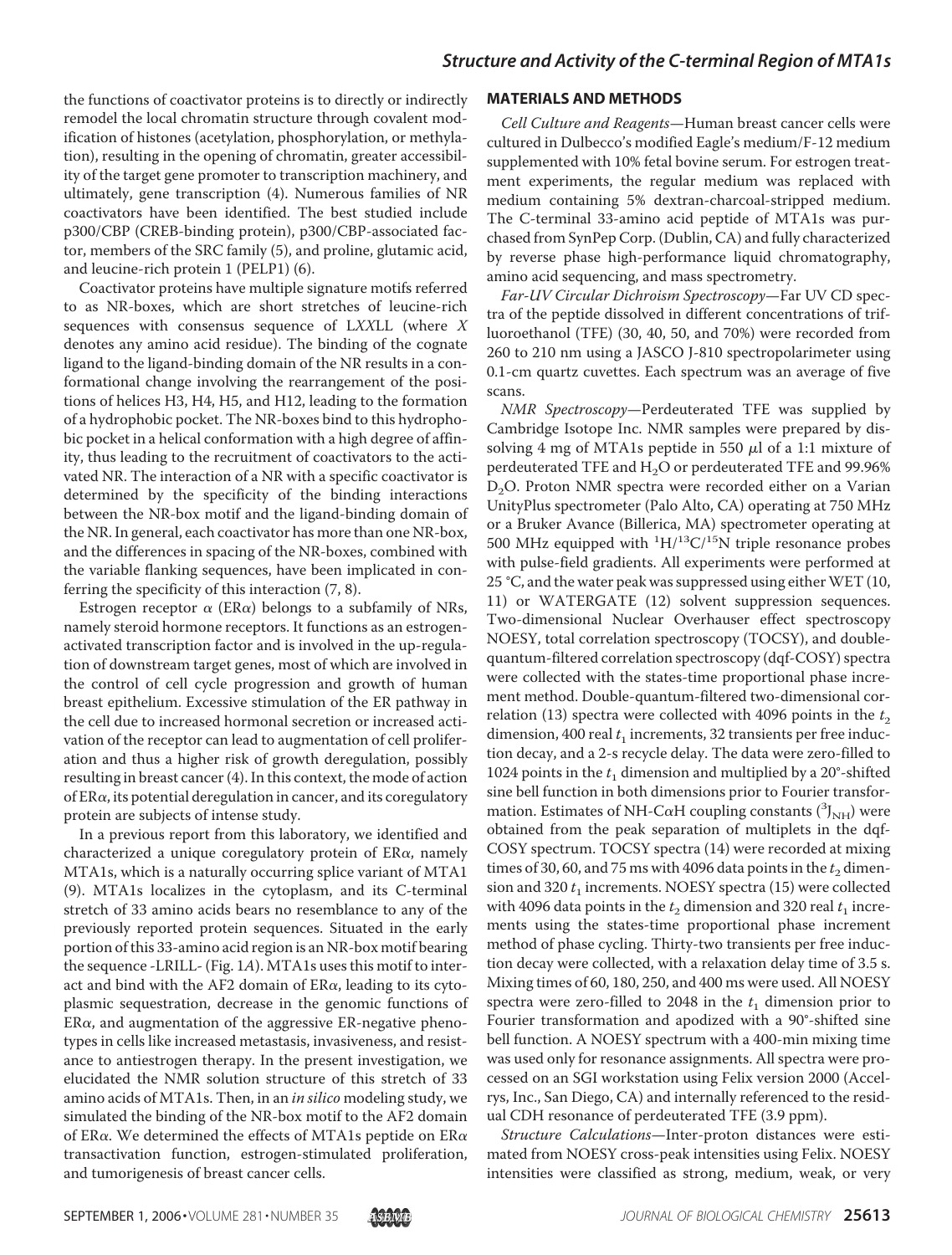weak and were assigned distance ranges of 1.8–2.5, 1.8–3.5,  $1.8-4.5$ , or  $1.8-5.5$  Å, respectively, to be used as distance restraints in molecular dynamics simulation with XPLOR 3.1 (16). This produced a total of 310 inter-proton distance constraints. A linear peptide chain of the sequence was generated using XPLOR and was subjected to 10 ps of unrestrained molecular dynamics in the absence of any Van der Waal repulsion to generate a family of 30 initial randomized structures. Each of these structures was subjected to 500 steps of restrained energy minimization using the steepest descent algorithm and subsequently subjected to restrained molecular dynamics. The restrained molecular dynamics protocol consisted of 10 ps of restrained molecular dynamics at 1000 K, during which the Van der Waals' force constant was gradually increased. Each structure was subjected to an additional 5 ps of molecular dynamics at the maximum Van der Waals' force constant and was followed by a cooling step to 300 K over 7 ps. Finally, each structure was subjected to 1000 steps of energy minimization. A final 20 structures with the lowest energies and the least NOE violations were retained for structural analysis. The progress of structure refinement was visually monitored using the molecular modeling program Insight II (2000) (Accelrys, Inc.).

Glutathione S-Transferase Pulldown Assay—In vitro transcription and translation of proteins was performed using a T7-TNT kit (Promega), where  $1 \mu$ g of cDNA in pcDNA 3.1 vector was translated in the presence of  $[^{35}S]$ methionine (for full-length  $ER\alpha$ ) and unlabeled, cold methionine (for the PELP1 N-terminal 1- to 400-amino acid region) in a reaction volume of 50  $\mu$ l. The reaction mixture was diluted to 1 ml with Nonidet P-40 lysis buffer (25 mm Tris, 50 mm NaCl, and 1% Nonidet P-40). An equal aliquot was used for each GST pulldown assay. Translation and product size were verified by subjecting 5% of the reaction mixture to and autoradiography. The GST pulldown assays were performed by incubating equal amounts of the GST-tagged C-terminal 33-amino acid region of MTA1s, immobilized on glutathione-Sepharose beads (Amersham Biosciences) with the in vitro-translated <sup>35</sup>S-labeled protein whose binding was being tested. Bound proteins were isolated by incubating the mixture for 3 h at  $4 °C$ , after which the proteins were washed five times with Nonidet P-40 lysis buffer, eluted with 2× SDS buffer, and separated by SDS-PAGE. The bound proteins were then visualized by fluorography.

Immunofluorescence and Confocal Microscopy Studies—We determined the cellular localization of proteins by indirect immunofluorescence. In brief, cells grown on glass coverslips were fixed in 4% phosphate-buffered paraformaldehyde for 15 min. Cells were permeabilized in methanol at  $-20$  °C for 4 min. Cells were then incubated with primary antibodies for 2 h at ambient temperature, washed three times in phosphate-buffered saline, and incubated with secondary antibodies conjugated with 546-Alexa (red) or 488-Alexa (green) from Molecular Probes (Eugene, OR). The DNA dye Topro-3 (Molecular Probes) was used to co-stain the DNA (blue). Confocal scanning analysis was performed with an Olympus FV300 laser scanning confocal microscope in accordance with established methods, using sequential laser excitation to minimize the possibility of fluorescent emission bleed-through. Each image is a three-dimensional reconstructed image of stacks of serial Z

sections at the same cellular level and magnification. Co-localization of two proteins is shown as *yellow* for red and green fluorescence.

Liposomal Encapsulation of the Peptide—A liposomal formulation of a 33-amino acid peptide was prepared as follows. Ten milliliters of t-butanol was added to 10 mg MTA1s peptide. Ddimyristoylphosphatidylcholine (Aventi Lipids, Alabaster, AL) was added to t-butanol (125 mg of dimyristoylphosphatidylcholine:25 ml of t-butanol). After lipid was dissolved, Tween 20 (187  $\mu$ l) was added to the lipid solution. The peptide and lipid solutions were then combined and mixed. After freezing the solution was lyophilized for 24 h. The resulting white powder was dissolved by addition of saline, and the contents were shaken by hand for 5 min. This process was repeated in a separate sample with addition of no peptide and was considered as control liposome.

Transfection and Promoter Assays—Cells were maintained in Dulbecco's modified Eagle's medium/F-12 (1:1) supplemented with 10% fetal calf serum. For reporter assays, the required plasmids were transiently transfected using the FuGENE 6 kit from Roche Applied Science as per the manufacturer's instructions. Cells were cotransfected with  $\beta$ -galactosidase, and a luciferase assay was performed using the Luc assay kit (Promega).

Reverse Transcription-PCR Analysis—Reverse transcription-PCR was performed using the Access RT-PCR kit (Promega) and specific primers for c-myc, total PR, and actin; the sequence details are as follows: PR, CAAATGAAA-GCCAAGCCCTA and TGCCTCTCGCCTAGTTGATT; c-myc, CTCCTGGCAAAAGGTCAGAG and AGCTTTT-GCTCCTCTGCTTG; and actin, GGACTTCGAGCAA-GAGATGG and ACATCTGCTGGAAGGTGGAC.

Cell Proliferation, Soft Agar, and Tumorigenesis Assays—For cell proliferation assays, cells were grown in phenol red-free medium supplemented with 5% dextran-charcoal-stripped serum for 48 h and then treated with estrogen. The proliferation rate of the cells was measured by counting them in a Beckman Coulter Counter as previously described (17). Softagar colony-growth assays were performed as previously described (18). In brief, 1 ml of 0.6% Difco agar in Dulbecco's modified Eagle's medium supplemented with 5% dextrancharcoal-stripped serum and insulin was layered onto tissue culture plates. Test cells  $(1 \times 10^4)$  mixed with 1 ml of 0.36% Bacto agar solution in Dulbecco's modified Eagle's medium were layered on top of the 0.6% Bacto agar layer. The plates were incubated at 37 °C in 5%  $\mathrm{CO}_2$  for 21 days. For tumorigenesis studies,  $5 \times 10^7$  cells were implanted into the mammary fat pads of six nude mice as previously described (19). Female athymic mice,  $4-6$  weeks of age (NCI, National Institutes of Health, Frederick, MD) were housed in sterile environmental condition. All animal procedures were performed in compliance with the Institute Animal Care and Use Committee and National Institutes of Health Policy on Humane Care and Use of Laboratory Animals.

### **RESULTS**

Far-UV CD Analysis of MTA1s Peptide—The 33-amino acid peptide had a high degree of hydrophobicity because of an abundance of hydrophobic amino acids (five leucines, three

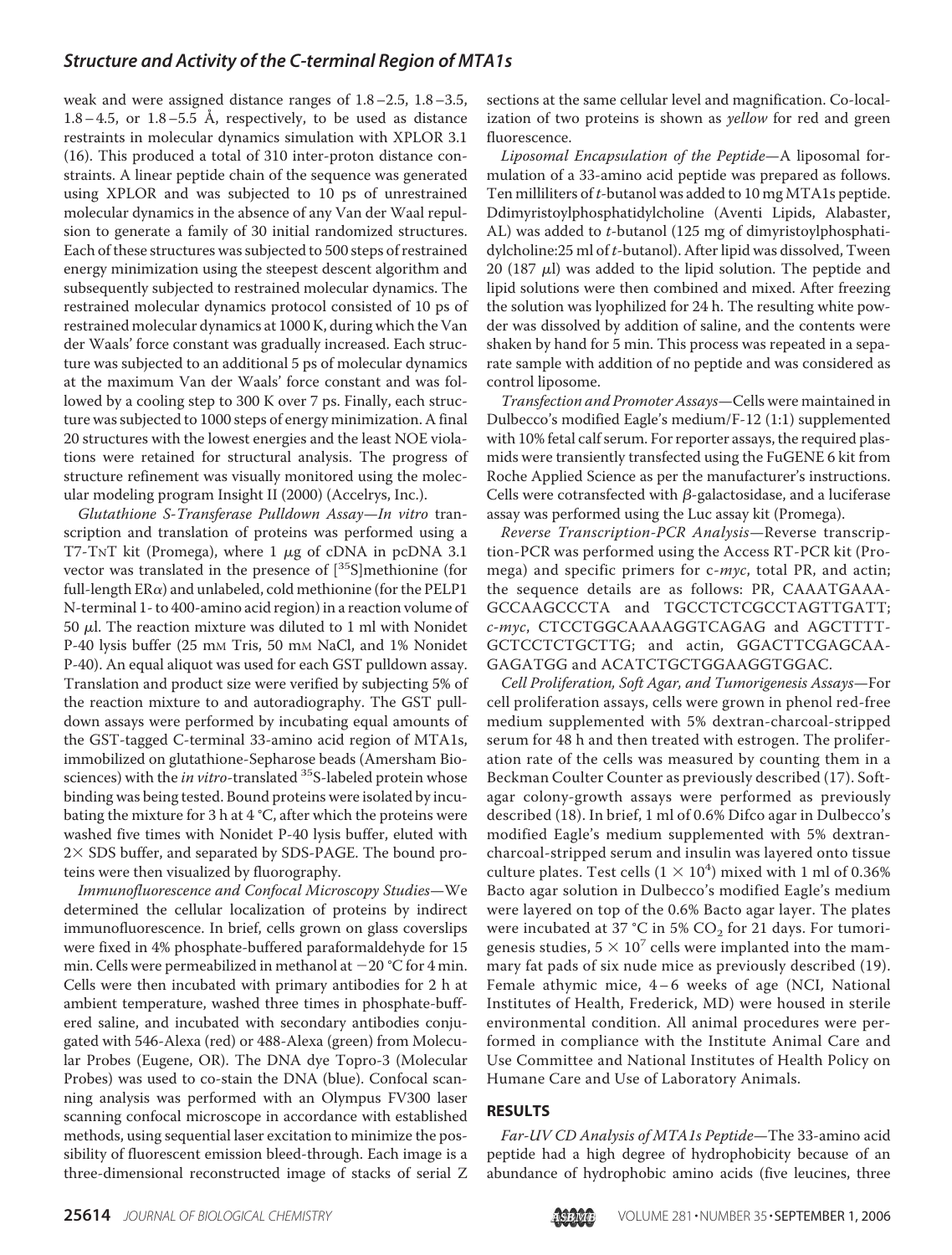

FIGURE 1. **Far-UV CD and dqf-COSY spectrum of MTA1s C-terminal 33-amino acid peptide region.** *A*, schematic representation of different structural domains of MTA1s and the sequence of the C-terminal 33-amino acid region. The NR-box motif is highlighted. *B*, far-UV CD spectra of the 33-amino acid C-terminal peptide of MTA1s dissolved in different concentrations of TFE in water were recorded between 260 and 200 nm. Characteristic spectra of predominantly  $\alpha$ -helical region are observed at all concentrations of TFE.  $C$ , NH-C $\alpha$ H correlations in the dqf-COSY spectrum acquired at 750 MHz in 50% TFE/50%  $H_2O$ , pH 4.7, at 25 °C. Cross-peaks are labeled according to residue.

tryptophans, three isoleucines, one valine, and one methionine) and consequently had low solubility in the complete aqueous system. The presence of TFE at 30% or more in solution facilitated the dissolution of the peptide. To gain preliminary insight into the solution structure of the peptide, we initially performed a far-UV CD spectral analysis with different percentages of TFE in sterile Millipore water (Fig. 1B). The spectra showed the two characteristic peaks at 208 nm and 225–230 nm at all concentrations of TFE and showed the predominance of the  $\alpha$ -helical structure. A noticeable increase in ellipticity between 225 and 230 nm was observed among the samples in 30%, 40%, and 50% TFE there were no further structural changes when the TFE concentration was increased beyond 50%.

NMR Spectral Assignment—Solubility of the peptide in water was not sufficient to create a sample with the concentrations required for NMR studies. As the solubility could be increased with the addition of TFE, the NMR experiments were per-

# *Structure and Activity of the C-terminal Region of MTA1s*

formed in a mix solvent of TFE and  $H<sub>2</sub>O$ . Because there was evidence of multiple conformations at lower  $TFE:H<sub>2</sub>O$  ratios, we collected a series of TOCSY spectra at TFE:H<sub>2</sub>O ratios of 30:70%, 50:50%, and 70:30% to determine the optimum solvent conditions for NMR studies. The multiple peaks present at lower TFE: $H<sub>2</sub>O$  ratios disappeared at the 50:50% solvent ratio, and the spectra underwent no further substantial changes when the TFE: $H<sub>2</sub>O$  ratio was increased to 70:30%. This observation was consistent with the CD data collected at increasing TFE: H2O ratios, and all NMR spectra were collected with samples made in TFE/H<sub>2</sub>O mixture  $(1:1)$  at ambient temperature and pH 4.7.

Proton resonance assignment was accomplished using the standard sequential resonance assignment method outlined by Wuthrich (20); with it, we identified the proton spin systems of all amino acids using dqf-COSY and TOCSY spectra followed by the establishment of sequential NH-C $\alpha$ H, NH-C $\beta$ H, and NH-NH correlations using NOESY spectra. The dqf-COSY spectrum produced 27 well resolved correlations of 31 possible NH-C $\alpha$ H cross-peaks in its fingerprint region (Fig. 1C). Three of the missing four correlations could be observed in the corresponding region of the TOCSY spectrum. By combining the spin-system information obtained from the scalar experiments with the through-space correlations in NOESY spectra, tryptophans 15 and 16 were used as the starting point in tracing the sequential connectivity patterns.

NMR data strongly suggested the existence of the N-terminal helical region and the two turn structures toward the C terminus, but we found no evidence of a long-range interaction between the helical and C-terminal regions to suggest any stable tertiary fold in the molecule. In fact, the less orderly regions between the structured regions of the molecule rendered the C-terminal more flexible. C $\alpha$ H resonances of the residues in the C terminus also displayed significant chemical shift deviations from their standard random coil values, which suggested a regular helical geometry similar to the N terminus. However, there were not enough medium range NOE interactions that are typical of continuous helical structures.

Structure Refinement—The three-dimensional structure calculation was performed with 310 inter-proton distances (174 inter-residue and 136 intra-residue) using the simulated annealing protocol within XPLOR 3.1. The overlay of the 12 structures is shown in Fig. 2A, and the stereo view of the energy-minimized mean structure of the 12 final structures is shown in Fig. 2B. Residues Met-1 through Ser-3 were largely unstructured in all final structures. As the mean structure shows, there was a stable helical region from Leu-4 through Leu-17 with a loosely defined helical segment from Leu-7 through Asp-9. The helical segment spanning the first three residues displays the characteristics of the 3–10 helix, whereas the remainder of the helix (Ile-10 through Leu-17) represents a regular  $\alpha$ -helix. Because of the stable structure in the N-terminal region of the molecule, more than 60% of the extracted structural restraints came from the Ser-3 through Glu-18 segment. The smaller number of restraints per residue in the region immediately following the  $\alpha$ -helix provides increased flexibility to the C-terminal region (Table 1).

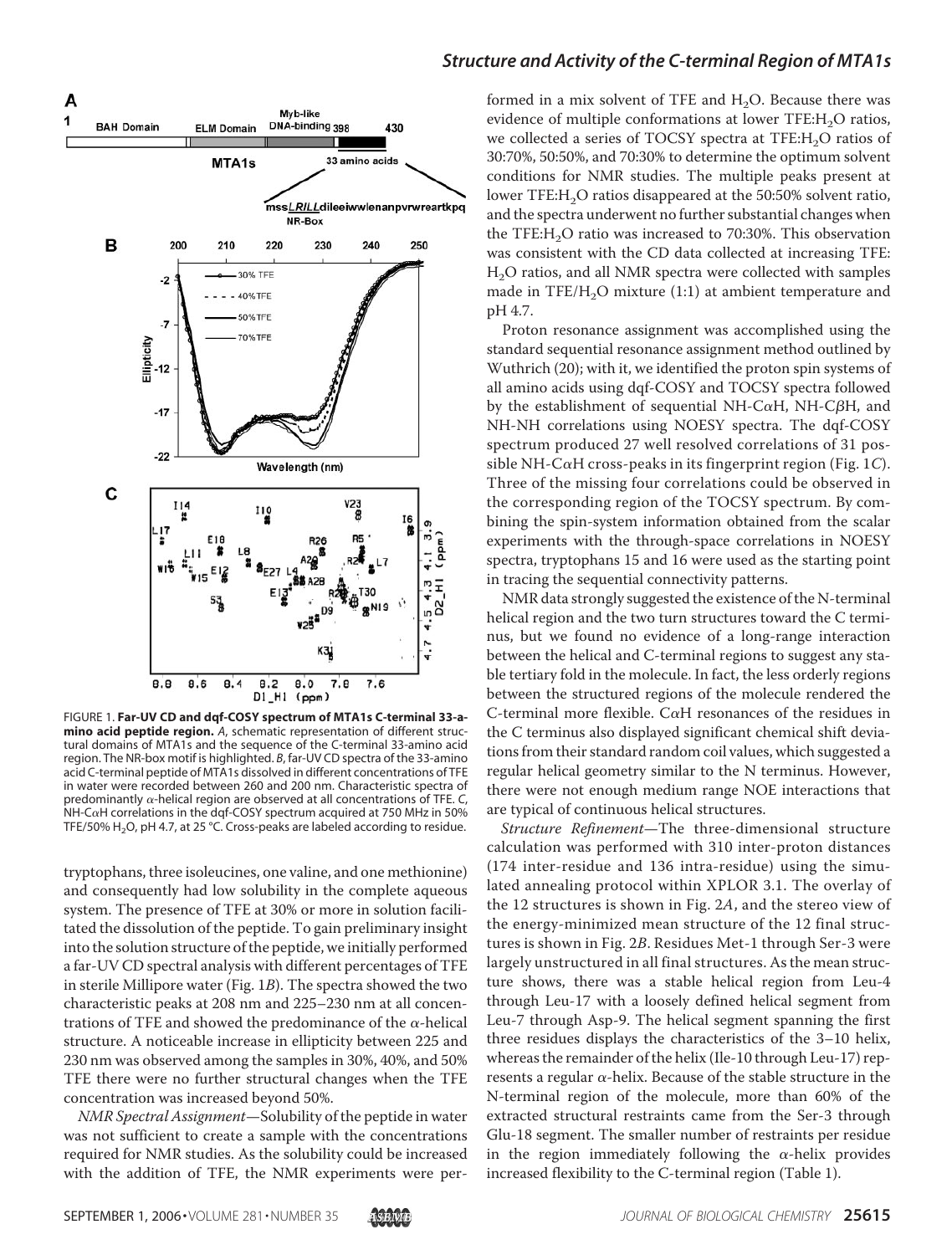

FIGURE 2.**Detailed solution structure of the MTA1s peptide derived by NMR spectroscopy and***in silico***docking studies of the peptide with AF2 domain of ER.** *A*, overlay of the family of 12 final structures of MTA1s peptide. *B*, stereoview of the mean structure of the family of 12 final structures. *C*, rigid-body superimposition of the NR-box motif of MTA1s peptide (*red*) to that of the TIF2 NR-box2 (*blue*) shows a high degree of structural similarity with the root-meansquare difference being 0.09 Å. The positions of the leucine residues of the MTA1s NR-box (Leu-4, Leu-7, and Leu-8) are indicated. The *ribbon diagram* also shows the structural similarity of the motifs. *D*, the structure of the NR-box motif of the MTA1s peptide derived from the NMR data was docked *in silico* with the AF2 domain of ER $\alpha$  derived from the x-ray crystallographic studies (PDB code 1GWQ).

In Silico Comparison and Docking of the NR-box Region of the MTA1s Peptide Shows Potential Similarity of Interaction with NR-box Motif of Co-regulators—To compare the similarity of this NR-box to the NR-box of the coactivators, the positions of  $C\alpha$  atoms of leucines 4, 7, and 8 of the MTA1s peptide were overlapped with the three  $C\alpha$  atoms of the leucines in the NRbox2 motif of the coactivator TIF2/SRC2/NCoA2 (21) (PDB code 1GWQ). A rigid-body superimposition of the -LRILLmotif of the MTA1s peptide was done by placing the NR-box motif of TIF2 over the x-ray structure of 1GWQ. A high degree

of structural overlapping was observed between the NR-box of MTA1s peptide and the NR-box2 of TIF2, which is indicated by a root-mean-square difference of 0.09 Å, clearly evident from the backbone overlapping and ribbon diagrams of the two motifs (Fig. 2C). In silico docking of the MTA1s peptide structure (as determined from the NMR study) was performed on the leucine-rich, NR-box-binding hydrophobic pocket of the  $ER\alpha$  AF2 domain, the structure of which was taken from the previously derived x-ray crystallographic structure (21). The docking studies revealed that leucines 4, 7, and 8 of the -LRILL-

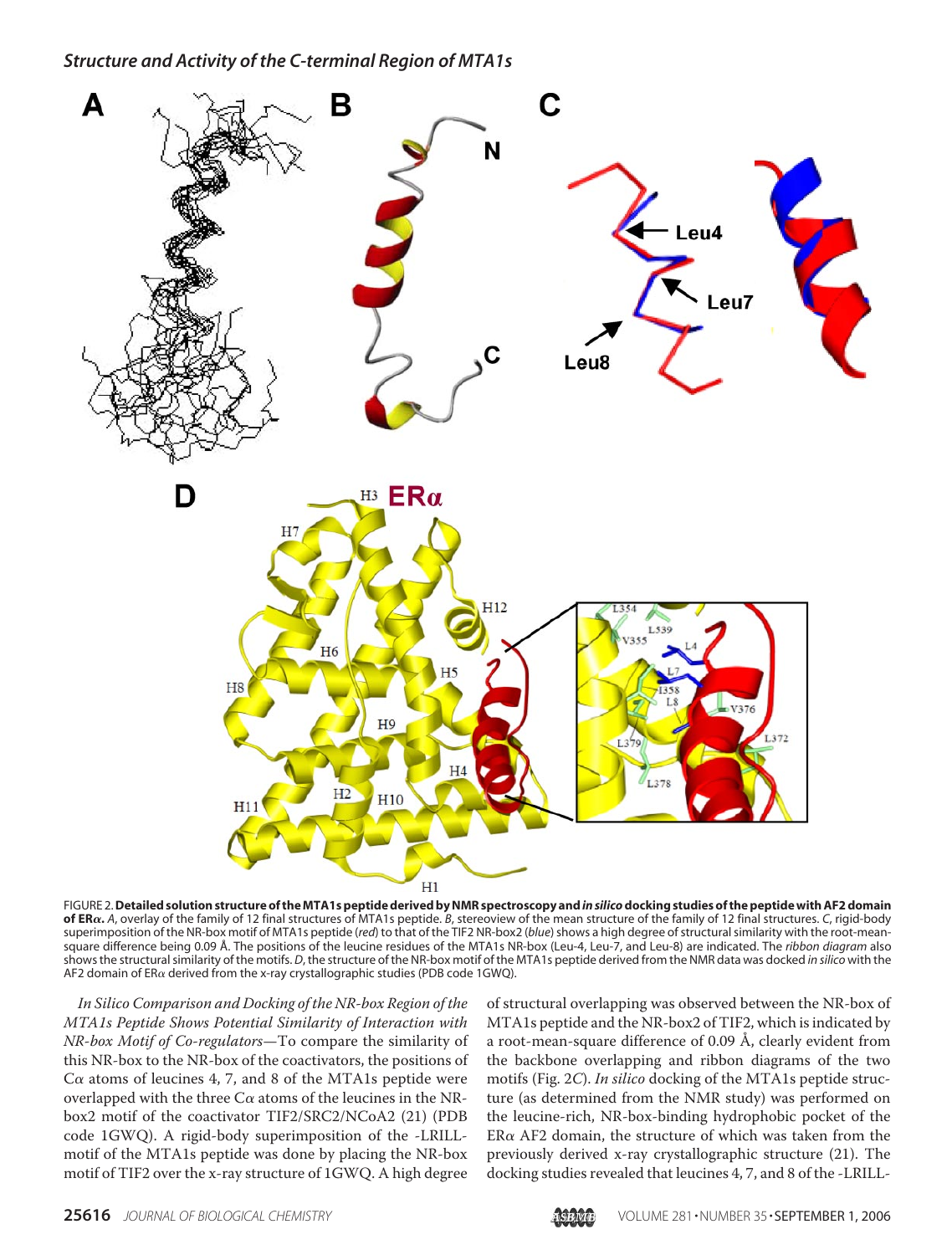#### TABLE 1

#### **Summary of input restraint for MD calculations and structural statistics of the final structure**

The parameters are given for the average structure of ensemble of 20 lowest energy structures. There were no NOE violations >0.2 Å or dihedral angle restraint violations of  $>5^\circ$ .

| 136   |
|-------|
| 113   |
| 61    |
| 310   |
|       |
| 0.021 |
| 2.4   |
|       |
| 62.1  |
| 17.2  |
| 13.8  |
| 6.9   |
|       |
| 1.01  |
| 1.67  |
|       |

motif of the MTA1s peptide could interact with Leu-354, Val-355, and Ile-358; Leu-372, Val-376, Leu-378, and Leu-379; and Leu-539, Leu-540, Leu-541, and Leu-544 of the  $ER\alpha$  AF2 domain, respectively (Fig. 2D, enlarged in the *inset*). These studies showed the potential similarity of the NR-box motif of the MTA1s peptide to the similar motif of a coregulator and explained the strong binding ability of the MTA1s 33-amino acid region to  $ER\alpha$ .

Overexpression of MTA1s Peptide Represses ERa Transactivation Function-The C-terminal 33-amino acid region of MTA1s has a unique sequence and an NR-box motif (-LRILL-) that interacts strongly with the AF2 domain of  $ER\alpha$ . MTA1s mutant with the 33-amino acid region or NR-box motif deleted was incapable of binding to  $ER\alpha$  and sequestering it in the cytoplasm losing its efficacy as an inhibitor of  $ER\alpha$  transactivation functions (9).

Next, we determined the effect of the 33-amino acid peptide on the ER $\alpha$  nuclear functions by an ERE-luc assay, with transient overexpression of the T7-tagged peptide in MCF-7 cells. A drastic repression of  $ER\alpha$  was observed, in the ERE-luc assay both in the presence and absence of estrogen (Fig. 3A). The repression caused by overexpression of full-length MTA1s was used as a positive control. Overexpression of the T7-tagged peptide in the MCF-7 cells was shown by confocal immunofluorescence microscopy (Fig. 3A, inset).

In a similar experiment, different concentrations of the tagged peptide were transiently expressed in MCF-7 cells, and  $ER\alpha$  transactivation functions were repressed in a dosedependent manner (Fig. 3B). In another assay, MCF-7 cells were treated with two different doses of liposome-encapsulated, biotin-labeled peptide, and an ERE-luc assay was performed. At a peptide concentration of  $1 \mu g/ml$ , a substantial repression of ER transactivation was observed, and this effect was further enhanced at the concentration of 5  $\mu$ g/ml (Fig. 3C). The successful delivery of the biotin-labeled peptide into the cells was evident by streptavidin staining of the cells, which is shown in the figure inset along with cells treated with control empty liposomes for comparison. In brief, we found that the 33-amino acid region of MTA1s strongly repressed  $ER\alpha$  transactivation functions.

MTA1s 33-Amino Acid Region Binds to ERa, Competes for Binding Sites with Coregulators, and Negatively Regulates  $E R \alpha$ Target Genes—In cells, MTA1s is localized to the cytoplasm and functions as a repressor of  $ER\alpha$  transactivation by binding and sequestering it in the cytoplasm. The strong repression of ER transactivation by the 33-amino acid peptide, which was localized in both the cytoplasm and the nucleus (as evident by the staining shown in Fig. 3), indicated that the MTA1s 33-amino acid peptide acts as a repressor of ER through a mechanism different from that employed by the full-length MTA1s.

As mentioned earlier, deletion of the NR-box motif present in the 33-amino acid region resulted in MTA1s losing its ability to bind and inhibit  $ER\alpha$  (9). Comparison studies showed that the NR box of the MTA1s peptide had similar potential to interact with the AF2 domain of  $ER\alpha$  (Fig. 2D), which raised the possibility that the peptide inhibits  $ER\alpha$  by binding to the AF2 domain and potentially competes for binding sites with the coactivator proteins.

To explore this possibility, we next performed an ER transactivation assay in MCF-7 cells and evaluated the effect of the MTA1s peptide on the stimulation of  $ER\alpha$  transactivation function by AIB1, a coactivator belonging to the p160 family. Transient overexpression of AIB1 in MCF-7 cells stimulated  $ER\alpha$ activity by  $>$ 2-fold (Fig. 4A). Transient expression of Myctagged MTA1s peptide, along with overexpression of AIB1, blocked the effect of AIB1 and resulted in a dose-dependent repression of ERE-luc activity (Fig. 4A), suggesting that the MTA1s peptide may antagonize the effect of AIB1 by competing with it for binding sites on  $ER\alpha$ . This hypothesis was further supported by *in vitro* binding studies, where the binding of the GST-tagged MTA1s 33-amino acid peptide to  $ER\alpha$  was competed out by the NR-box-rich region of the recently characterized coactivator of ER, PELP1.

PELP1 was initially identified as a novel coactivator of  $ER\alpha$ and found to be a powerful potentiator of  $ER\alpha$  transactivation functions. PELP1 has a total of nine NR-box motifs, seven of which are present in the N-terminal 400-amino acid region (6). The GST-tagged MTA1s 33-amino acid peptide showed strong binding to full-length in vitro-translated  $^{35}$ S-labeled-ER $\alpha$  (Fig. 4B). This binding could be competed out by introducing the in vitro-translated, unlabeled, NR-box-rich, 1- to 400-amino acid N-terminal region of PELP1. The presence of the PELP1 N-terminal region blocked the binding of the GST-tagged MTA1s peptide to ERa (Fig. 4B). The direct in vitro effect of the peptide on the binding of coactivators to  $ER\alpha$  could not be tested because of the low solubility of the peptide in solution, as mentioned earlier. In the in vitro binding study, the binding of GST-tagged MTA1s to  $ER\alpha$  was abrogated by the presence of the PELP1 NR-box-rich region, which indicated the mutual competition of the MTA1s peptide with the NR-box motifs of the coregulator for the binding site.

The repressive effect of MTA1s peptide on the transactivation activity of  $ER\alpha$  was further evidenced by the effect of the peptide on the transcription of  $ER\alpha$  target genes. The expression of two target genes, c-myc and PR was examined in MCF-7 cells (Fig. 4C). Cells were treated with liposome-encapsulated MTA1s peptide  $(2.5 \mu g/ml)$  or empty liposomes for 2 days prior to estrogen treatment. Total RNA was extracted, and the status

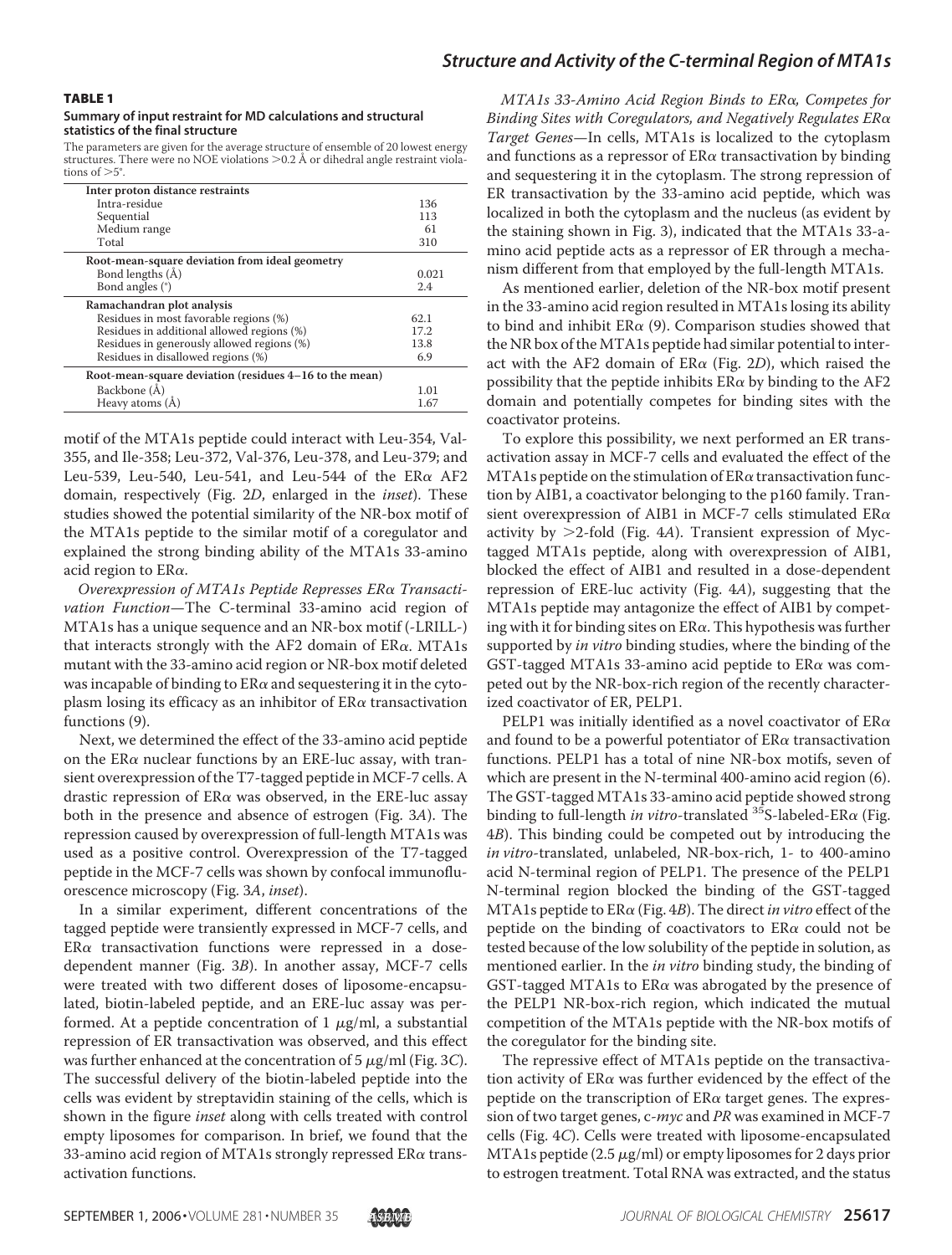

FIGURE 3. Overexpression of MTA1s peptide or delivery by a liposome system represses ERa transacti**vation functions in breast cancer cells.** *A*, T7-tagged MTA1s C-terminal 33-amino acid peptide was transiently overexpressed in MCF-7 breast cancer cells, and an ERE-luc assay was done. Drastic repression of the luc activity was observed both under basal and estrogen-stimulated conditions. Repression of the ERE-luc activity by full-length MTA1s was used as positive control and for comparison to highlight the ER $\alpha$  repressing ability of MTA1s peptide. The efficient expression of the peptide in the cells is shown by confocal microscopy where staining was with anti-T7 tag antibody (*inset*). *B*, dose-dependent repression of estrogen-stimulated ERE-luc assay by transient expression of increasing amounts of Myc-tagged MTA1s peptide in MCF-7 cells. Increasing amounts of expression plasmid DNA (100 ng, 200 ng, 400 ng, 600 ng, 800 ng, and 1  $\mu$ g) for Myc-MTA1s peptide were transfected. Expression of the peptide is shown by confocal microscopy with anti-Myc antibody staining (*inset*). *C*, MCF-7 cells were treated for 48 h with either empty liposomes or liposomes with biotin-labeled MTA1s peptide, after which an ERE-luc assay was done. Dose-dependent repression of the luc activity was observed at two different concentrations of peptide delivery (1  $\mu$ g and 5  $\mu$ g of peptide/ml of culture media) demonstrating the repressive action of the MTA1s peptide on ER $\alpha$  transactivation functions. Efficient delivery of the biotin-labeled peptide into the cells is shown by confocal microscopy with streptavidin-tagged antibody (*inset*). The concentration of  $E_2$  used in all the above experiments was 10<sup>-9</sup> M.

of c-myc and PR was evaluated by RT-PCR. A clear induction of c-myc and PR expression was evident in the control cells; however, treatment with MTA1s peptide reduced both the basal and estrogen-induced up-regulation of these two genes, suggesting a negative regulatory effect of the MTA1s peptide on the ER $\alpha$  pathway (Fig. 4C).

MTA1s Peptide Inhibits Estrogen-induced Proliferation and Anchorage-independent Growth in Cells—Estrogen is a strong inducer of mammary epithelial cell proliferation. The inhibitory effects of the MTA1s peptide on  $ER\alpha$  transactivation functions and target gene expression prompted us to study its effect on estrogen-induced cell growth in MCF-7 cells. Cells were treated

with liposome-encapsulated MTA1s peptide for 2 days, after which they were stimulated with estrogen and the extent of proliferation was measured by estimating the cell number. Cells treated with empty liposomes were used as the control. We found that, as expected, estrogen treatment stimulated cell growth, with a maximum effect after 3 days of treatment (Fig. 5A). The noted stimulation of cell proliferation by estrogen was considerably inhibited by the MTA1s peptide. In fact, the growth rate of these cells was comparable to or even lower than that of estrogen-starved cells (Fig. 5A). These findings suggest that the MTA1s peptide acts as a potent inhibitor of estrogen-induced cell proliferation. We next determined the effect of the MTA1s peptide on the estrogen-induced, anchorage-independent growth of MCF-7 cells. The colony formation ability of MCF-7 cells was assayed in the presence or absence of MTA1s peptide. As expected, estrogen stimulated anchorage-independent growth by 5-fold (Fig. 5B). Under similar conditions, in the cells treated with the MTA1s peptide, the estrogen-induced anchorage-independent growth was substantially decreased. The size of colonies was also in the peptidetreated cells were drastically reduced in comparison with the size of control cell colonies (Fig. 5B, inset). Together, these studies suggest that the MTA1s peptide effectively inhibits the biological effects of estrogen, which may be due to its inhibitory effect on ER transactivation activity.

MTA1s Peptide Inhibits Tumorigenesis Induced by Overexpression of

the Coactivator PELP1—PELP1-overexpressing MCF-7 cells have been shown to efficiently form tumors in nude mice (22). Therefore, to further establish the inhibitory activity of the MTA1s peptide on cell proliferation, we tested its ability to interfere with PELP1-induced tumorigenesis by injecting the mammary fat pads of six nude mice with PELP1-overexpressing cells. After 4 weeks, liposomes with or without biotin-labeled MTA1s peptide were injected into the tumors. The tumor progression was determined by measuring the tumor size every week for the next 2 weeks. The percentage changes in the tumor volume (increase or decrease) in each mouse (mean of two tumors, one in each flank) were calculated and are shown in Fig.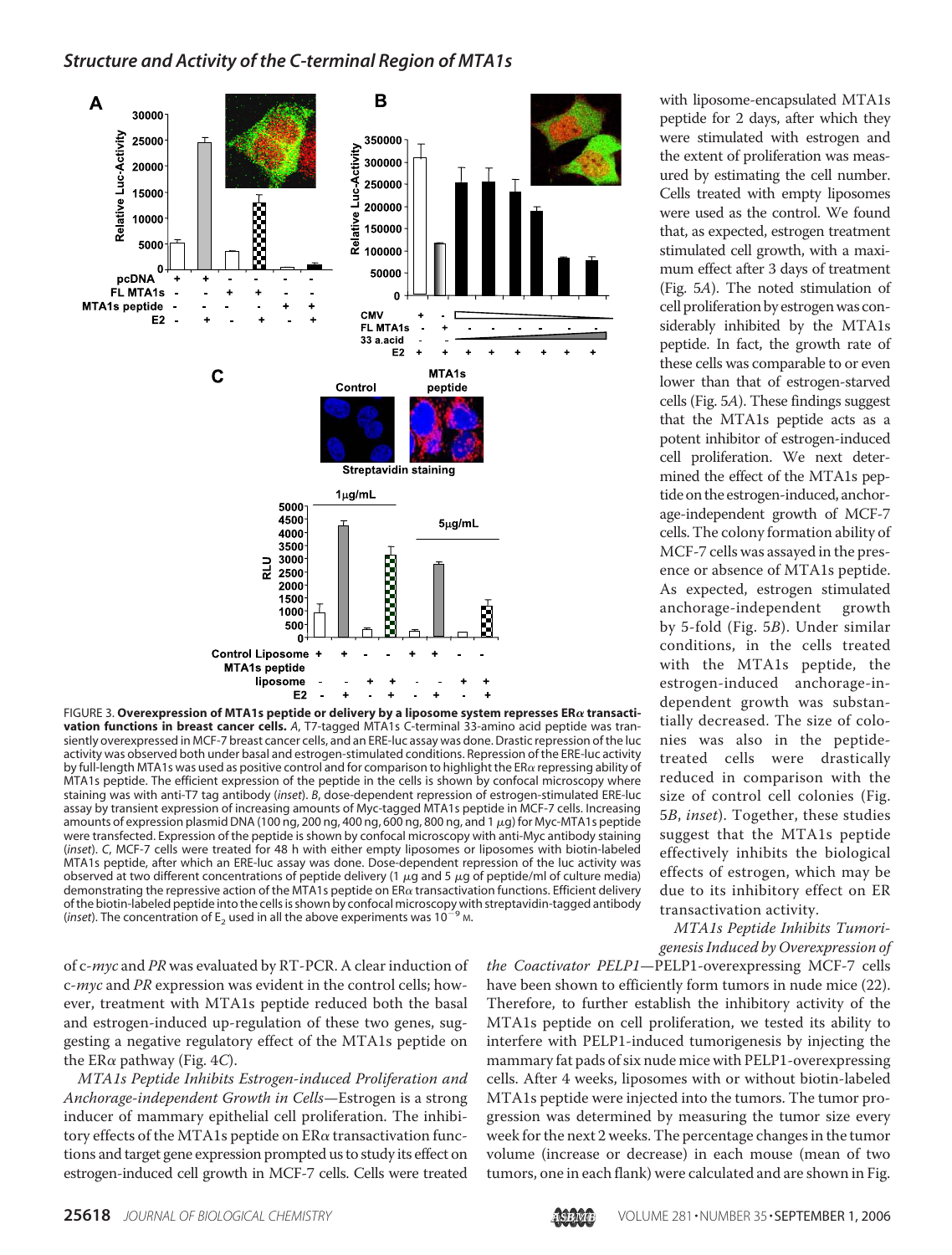6. Mice not treated with MTA1s peptide showed a continuing trend of tumor growth in the first week, but no further growth was observed in the second week. In mice injected with the MTA1s peptide, the growth of tumors in the first week was noticeably lower than that in the control group, and in the second week, there was a drastic decrease in tumor size, indicating that the peptide blocked tumor growth (Fig. 6). Streptavidin staining for biotin showed evidence of efficient delivery of the biotin-labeled MTA1s peptide into the tumor, which was distinctly absent from the tumors injected with the control liposomes (Fig. 6).

### **DISCUSSION**

The functions of  $ER\alpha$  at the molecular level are modulated by the activity of two major functional domains, AF1 and AF2 (23, 24). AF1 comprises the N-terminal portion and has specific sites that are subjected to covalent modifications such as phosphorylation, acetylation, ubiquitination, and palmitoylation (4). AF2 is situated toward the C-terminal end and is involved in the activation and repression of the  $ER\alpha$  transactivation function. The



FIGURE 4. MTA1s peptide antagonizes the stimulation of ER $\alpha$  functions by coactivator AIB1 and **represses the expression of ER target genes.** *A*, ERE-luc assay was done in MCF-7 where the effect of different amounts of transiently expressed Myc-tagged MTA1s peptide on the ability of the coactivator AIB1 to stimulate ER $\alpha$  transactivation function. Increasing amounts of expression plasmid DNA (250 ng, 500 ng, 750 ng, and 1  $\mu$ g) for Myc-MTA1s peptide expression vector plasmid were transfected. Dose-dependent repression of the luc activity was observed with increasing expression of the MTA1s peptide despite overexpression of AIB1 indicating the ability of the peptide to antagonize the stimulatory functions of AIB1. *B*, the *in vitro* binding of the GST-tagged MTA1s 33-amino acid region to <sup>35</sup>S-labeled ERa was competed out by excess of the *in vitro*translated, 1- to 400-amino acid, NR-box-rich region of ER $\alpha$  coactivator PELP1 showing the mutual competition of the NR-box motif of MTA1s peptide and the NR-box motifs of the coactivator. *C*, The effect of the MTA1s peptide on the expression levels of estrogen regulated-genes like c-Myc and total *PR* in MCF-7 cells was tested by reverse transcription-PCR analysis. Cells were treated with empty liposomes and liposomes with MTA1s peptide (2.5  $\mu$ g/ml) for 48 h under estrogen starvation after which they were stimulated with estrogen (10<sup>-9</sup> M) for 16 h followed by extraction of total RNA and reverse transcription-PCR for the target genes. Considerable repression of expression of c-*myc* and *PR* was observed with peptide treatment in comparison to the control cells, under both the basal and estrogen treatment. Expression of actin was used as control across samples and is shown below. The concentration of  $E_2$  used was 10<sup>-9</sup> M.

binding of estrogen to the ligand-binding pocket results in the formation of a hydrophobic groove by helices 3, 4, 5, and 12 (25). This groove functions as the docking site for NR-box motifs of the coactivators, which forms a general basis for the recruitment of coactivators to NRs, ultimately leading to chromatin modification and gene transcription (26). The NR-box core motif (-LXXLL-) of the coregulators, along with the N-terminal and C-terminal flanking residues, has enough information to interact with the NRs with a high degree of specificity (7).

Previously, we reported that MTA1s, a novel coregulatory protein of  $ER\alpha$ , exploits the specificity of an NR-box motif in its C-terminal region, using it to bind to the AF2 domain of  $ER\alpha$ and sequester it in the cytoplasm, thus inhibiting its nuclear functions (9). The present investigation represents a comprehensive structural and functional characterization of the unique C-terminal 33-amino acid sequence of MTA1s containing this NR-box motif.

Preliminary CD analysis of this peptide in various concentrations of TFE indicated a predominantly helical structure (Fig. 1B), which was confirmed by the detailed NMR spectroscopic analysis. The family of 12 final structures showed that residues Met-1 to Ser-3 are largely unstructured and have the features of a 3–10 helix. We found a  $\alpha$ -helical secondary structure from the

residue Ser-3 to Leu-17 (Fig. 2). The NR-box motif forms the earlier part of the N-terminal helical region. Beyond the helical region was a turn-like structure around Pro-22, which was found to be predominantly in trans-conformation. In total, the C-terminal region had two turn-like structures and exhibited greater structural flexibility (Fig. 2A) than did the N-terminal region. No tertiary structural elements were observed, which could be attributed to the lack of interactions between the helical N-terminal region and the flexible C-terminal region.

On in silico comparison, the NR-box motif of MTA1s and the NR-box2 motif of the well characterized coactivator SRC2/ TIF2 showed a high degree of similarity, both in structure and in the ability to dock with the ligand-activated AF2 domain of  $ER\alpha$  (Fig. 2, C and D). This similarity may be explained by the strong binding ability of the MTA1s NR-box motif to ER $\alpha$  and raises the possibility that this C-terminal 33-amino acid region can function as a competitor of coactivator binding to  $ER\alpha$ , thus inhibiting the transactivation function of  $ER\alpha$ . This was indeed found to be the case when we tested the effect of this peptide with an ERE-luc assay. Both transient overexpression of the peptide and delivery through the liposomal system in MCF-7 breast cancer cells led to efficient repression of ER $\alpha$ (Fig. 3), suggesting the antagonistic nature of the MTA1s 33-amino acid peptide.

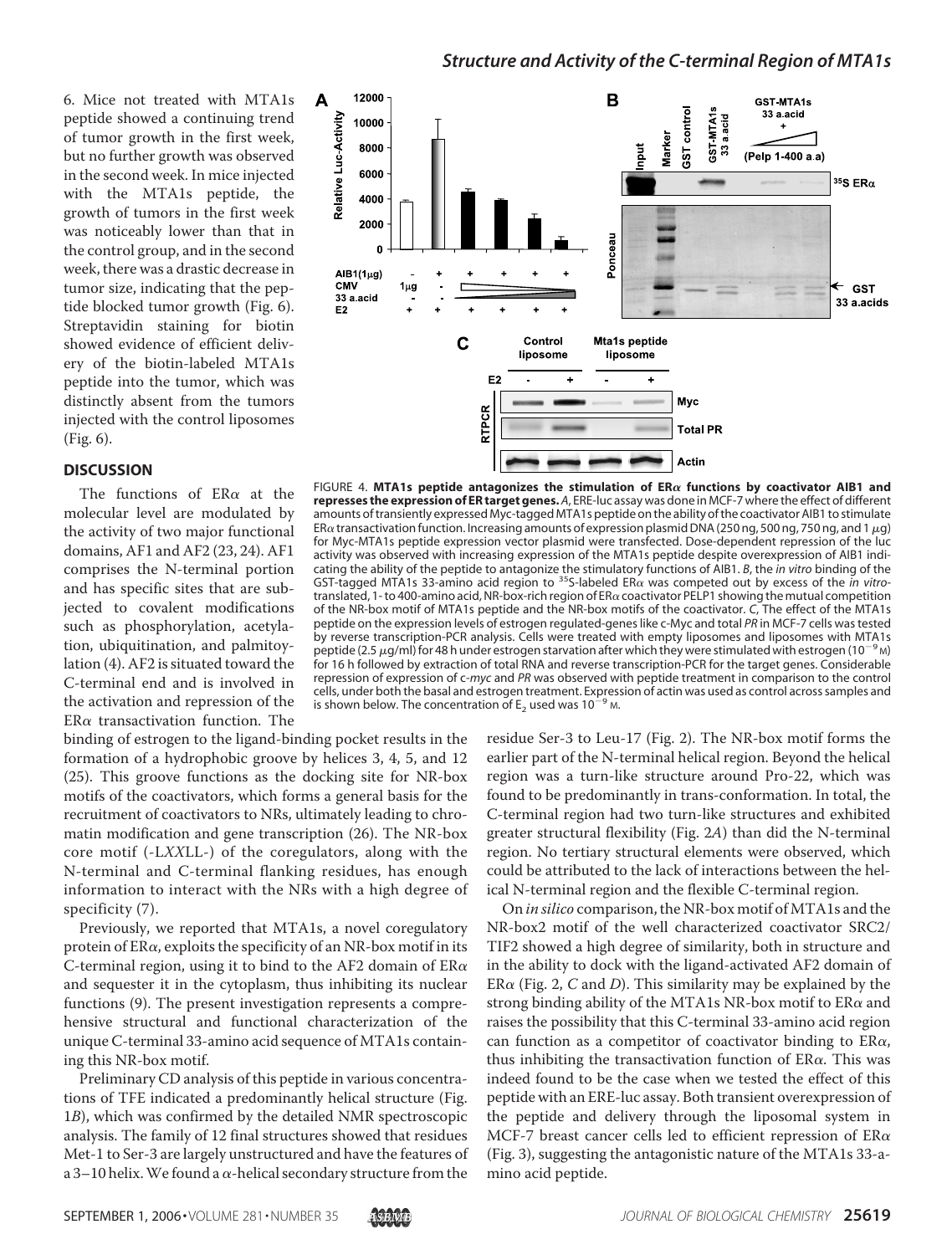

FIGURE 5. **MTA1s peptide inhibits estrogen-induced cell proliferation and anchorage-independent growth.** *A*, the estrogen-stimulated proliferation of MCF-7 cells treated with empty or MTA1s peptide liposomes (5  $\mu$ g/ml peptide) was tested by estimating the total cell count every 24 h for 4 consecutive days. Under estrogen stimulation, a considerable decrease of proliferation rate was observed in cells treated with MTA1s peptide in comparison to the cells treated with empty liposomes showing down-regulation of cell proliferation on peptide treatment. Results shown are an average of two different experiments. *B*, effect of the MTA1s peptide (5  $\mu$ g/ml) on the estrogen-induced anchorage-independent growth of MCF-7 cells was tested by soft agar assay. Colony numbers were counted after 3 weeks of growth. A considerable decrease of the colony size and number was observed in cells treated with the peptide. The quantitation of the colony number is shown below and is an average of five different fields from three independent plates for each condition.

MTA1s was identified as a naturally occurring, alternatively spliced form of MTA1 (715 amino acids) that is smaller (430 amino acids) and lacks the nuclear localization signal observed in MTA1 (9). MTA1s represses ER $\alpha$  but does so via a different mechanism from the one used by MTA1 (27). In MTA1s, repression occurs through the binding and sequestration of  $ER\alpha$  in the cytoplasm, preventing its ligand-induced nuclear entry thus blocking its nuclear function. In our study, in contrast to the cytoplasmic localization of MTA1s, the C-terminal 33-amino acid peptide of MTA1s was localized in both the cytoplasm and nucleus (Fig. 3), where nuclear entry might be attributed to its small size and passive accumulation in the nucleus. The efficient repression of ERE-luc by this peptide led us to speculate whether this could be brought about by the peptide functioning as a mimetic of NR-boxes of the coactiva-



FIGURE 6. **MTA1s peptide inhibits PELP1-induced tumor growth in a xenograft assay.** PELP1-induced tumors were generated by xenograft in 6 female athymic mice by injecting PELP1-overexpressing MCF-7 cells into mammary fat pads. After 4 weeks of tumor growth the mice were divided into two groups of three each so as to get the same total tumor volumes in each group. Injections of MTA1s peptide liposome (40  $\mu$ g of peptide/tumor) or empty liposomes were delivered directly into the tumors, and growth was followed for the next 2 weeks by measuring the tumor volume. The changes in average tumor volume from the two tumors in each mouse for the first and second week after the liposomal injections clearly show a down-regulation of the growth by the delivery of the MTA1s peptide into the tumors. Representative pictures of the tumor sections stained with streptavidin-tagged antibodies are shown above.

tor, preventing the binding of coactivators to the AF2 domain. We found proof-of-principle evidence of the repression of  $ER\alpha$ transcription by the MTA1s peptide; the underlying mechanism involves competition and prevention of the recruitment of coactivators to the ligand-bound  $ER\alpha$ . Consistent with this notion, the down-regulation of  $ER\alpha$  transactivation activity was accompanied by an inhibitory effect of the MTA1s peptide on estrogen-induced proliferation of breast cancer cells in tissue culture- and animal-based systems.

Estrogens are a major inducer of cell proliferation in both normal and neoplastic breast epithelium (28) and mediate its effects via binding to high affinity receptors. ER $\alpha$  functions as an estrogen-activated transcription factor and is involved in the stimulation of estrogen target genes that modulate cell cycle progression and growth of breast epithelium. Excessive stimulation of the ER pathway due to increased hormonal secretion or increased levels of the receptor may lead to augmentation of cell proliferation and increases the risk of uncontrolled growth stimulation and cancer. Patients with breast cancer have higher levels of  $ER\alpha$  expression than healthy subjects (29). Results from immunohistochemical studies of normal and cancerous tissue showed that  $\sim$ 20–30% of cells in the normal mammary gland are ER-positive (30, 31), but the ratio of ER-positive cells